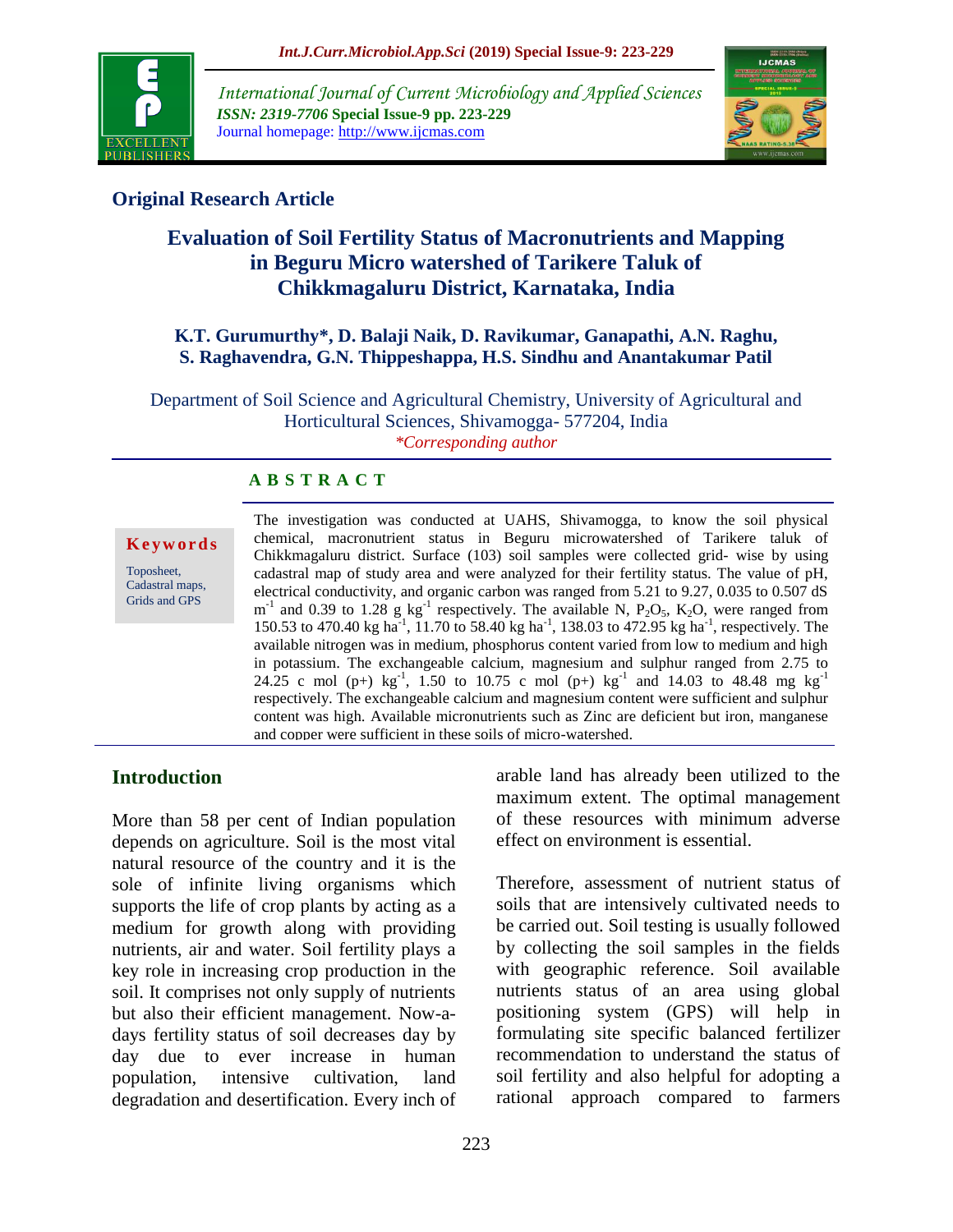practices or blanket use of recommended fertilization, but also reduce the necessity for elaborate plot-by-plot soil testing activities. The present study was carried out to assess the fertility status of soils of Beguru microwatershed of Tarikere taluk of Chikkmagaluru district of Karnataka.

#### **Materials and Methods**

The study area is a Beguru microwatershed, covering an area of 757.24 ha. The district lies in the center of Karnataka between the latitudes 13° 45' and 51° 92' N and between the longitudes 76° 6' and 57° 41' E. The average rainfall in study area is 797 mm. The survey of India toposheet (57 A/6) was used to prepare base maps covering village of Beguru, this micro-watershed. The cadastral map having parcel boundaries and survey members are produced from KSRSAC Bangalore. The boundary of the micro watershed was obtained from the watershed Atlas prepared by KSRSAC. The survey of India toposheet (57A/6) with 1:50.000 scales was also used along with satellite imagery, Google earth maps for updating the base map. A surface soil sample from 0 to 20 cm was collected at 320 m x 320 m grid samples in the study area. A total of 103 samples were collected from the fixed grid points.

The soil samples were air-dried, ground  $\ll 2$ mm) and analyzed for chemical and fertility parameters. The pH (1:2.5) and electrical conductivity (EC) (1:2.5) of soils were measured using standard procedures as described by Jackson (1973). Organic carbon (OC) was determined using the Walkley-Black method (1934). Available nitrogen (N) was estimated by modified alkaline permanganate method (Subbaiah and Asija, 1956). Available phosphorus (Olsen P) was measured using sodium bicarbonate (NaHCO3) as an extractant (Jackson, 1973). Available potassium (K) was determined using the ammonium acetate method

(Jackson, 1973). Available sulphur (S) was measured using 0.15% calcium chloride (CaCl2) as an extractant (Black, 1965).

## **Results and Discussion**

Using the field survey, and laboratory analysis results, the soil heterogeneity units were determined using remote sensing and GIS by following the guidelines of Soil Survey Staff (1999). A dbf file consisting of data for X and Y co-ordinates in respect of sampling site location was created. A shape file (Vector data) showing the outline of Beguru village. The dbf file was opened in the project window and in X-field, Xcoordinates were selected and in Y-field, Ycoordinates were selected. The Z field was used for different nutrients. The Beguru village shape file was also opened and from the surface menu of Arc view spatial analyst "Interpolate grid option" was selected. On the output "grid specification dialogue", output grid extend chosen was same as Beguru village shape and the interpolation method employed was spline. Then map was reclassified based on ratings of respective nutrients.

The soil pH of Beguru micro watershed was found to be slightly acidic to alkaline in nature (Table 1) of Beguru microwatershed of Chikkamagaluru district. Soil reaction was slightly acidic to alkaline in soils (range 5.21 to 9.27). The relatively low pH in soils was mainly due to iron hydroxide species which contributed for higher  $H^+$  concentration (Dasog and Patil, 2011). On area basis, 87 ha (11.52 %) was moderately alkaline, 149 ha (19.66 %) slightly acid 263 ha (34.79 %) neutral and 87 ha (11.33%) slightly alkaline nature (Fig. 1).

The electrical conductivity values were very low  $(0.035-0.507 \text{ dS m}^{-1})$  indicating that the soils of selected micro watershed were non saline in nature (Table 1). This may be due to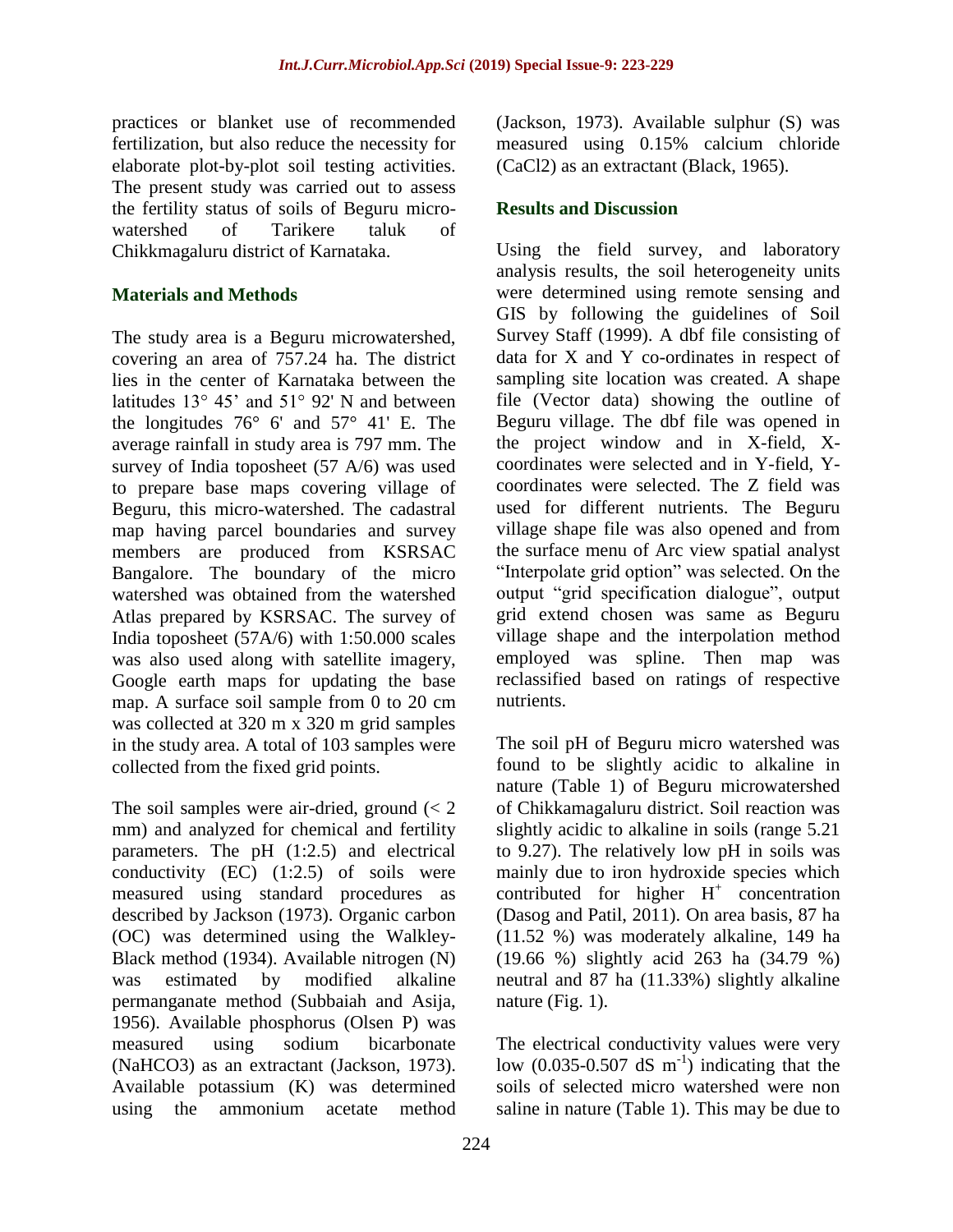undulating nature of the terrain coupled with fairly good drainage conditions, which favored the removal of released bases by the percolating drainage water. In all the soil samples electrical conductivity was lesser than  $4 \text{ dS m}^{-1}$  which was below the safe limit (Shivaprasad *et al.,* 1998). On area basis, total of 713 ha (94.12 %) are non- saline in nature (Fig. 1).

On area basis, 465 ha (61.44 %) of soil samples were medium of soil organic carbon content (SOC) and it ranged from accounting 100 per cent in micro- watershed area. Patil *et al.,* (2011) reported that soils of semi-arid type of climate with temperature prevailing in the area resulted in low to medium organic carbon content. The low organic matter content in the soils was attributed to the prevalence of tropical condition, where the degradation of organic matter occurs at a faster rate coupled with low vegetation cover, thereby leaving less organic carbon in the soils (Sireesha and Naidu, 2013).

The available nitrogen status of the micro watershed ranged from low to medium

 $(150.53 \text{ to } 470.40 \text{ kg } \text{ha}^{-1})$  and the main reason being low organic matter content, low rainfall and low vegetation were reported to cause faster degradation and removal of organic matter leading to nitrogen deficiency (Ashok, 2001). The variation in N content may be related to soil management, application of FYM and fertilizer to previous crop etc. The semi-arid climate, low organic carbon status might have been resulted in low N content. On the area basis majority of soils are low in available nitrogen 472 ha (62.29%) (Fig. 2).

The available phosphorus status in micro watershed area was ranged from low to medium (11.70 to 58.40  $\text{kg}$  ha<sup>-1</sup>). This might be due to variation in soil properties like clay content, CEC and P fixation capacity. The soils show low values of available (Table 1) phosphorus, which may be due to low CEC, clay content and acidic soil reaction of <6.5. About 677 ha which accounted for 89.41 per cent of the micro- watershed area was medium and 36 ha (4.72 %) are low in available phosphorus content (Fig. 2).

| <b>Parameters</b>         | Range         | <b>Mean</b> |
|---------------------------|---------------|-------------|
| pH                        | 5.21-9.27     | 6.97        |
| $EC(dsm^{-1})$            | 0.035-0.507   | 0.214       |
| $OC(g kg^{-1})$           | $0.39 - 1.28$ | 0.72        |
| $N(kg ha^{-1})$           | 150.53-470.40 | 267.94      |
| $P_2O_5(kg ha^{-1})$      | 11.70-58.40   | 32.50       |
| $K_2O(\text{kg ha}^{-1})$ | 138.03-472.95 | 269.38      |
| $Ca$ (cmol p+ $kg^{-1}$ ) | 2.75-24.25    | 10.24       |
| $Mg$ (cmol p+ $kg^{-1}$ ) | 1.50-10.75    | 4.97        |
| $S(mg kg^{-1})$           | 14.03-48.48   | 27.97       |

**Table.1** Physical chemical properties and nutrient content status of Beguru micro watershed of Tarikere taluk of Chikkamagluru District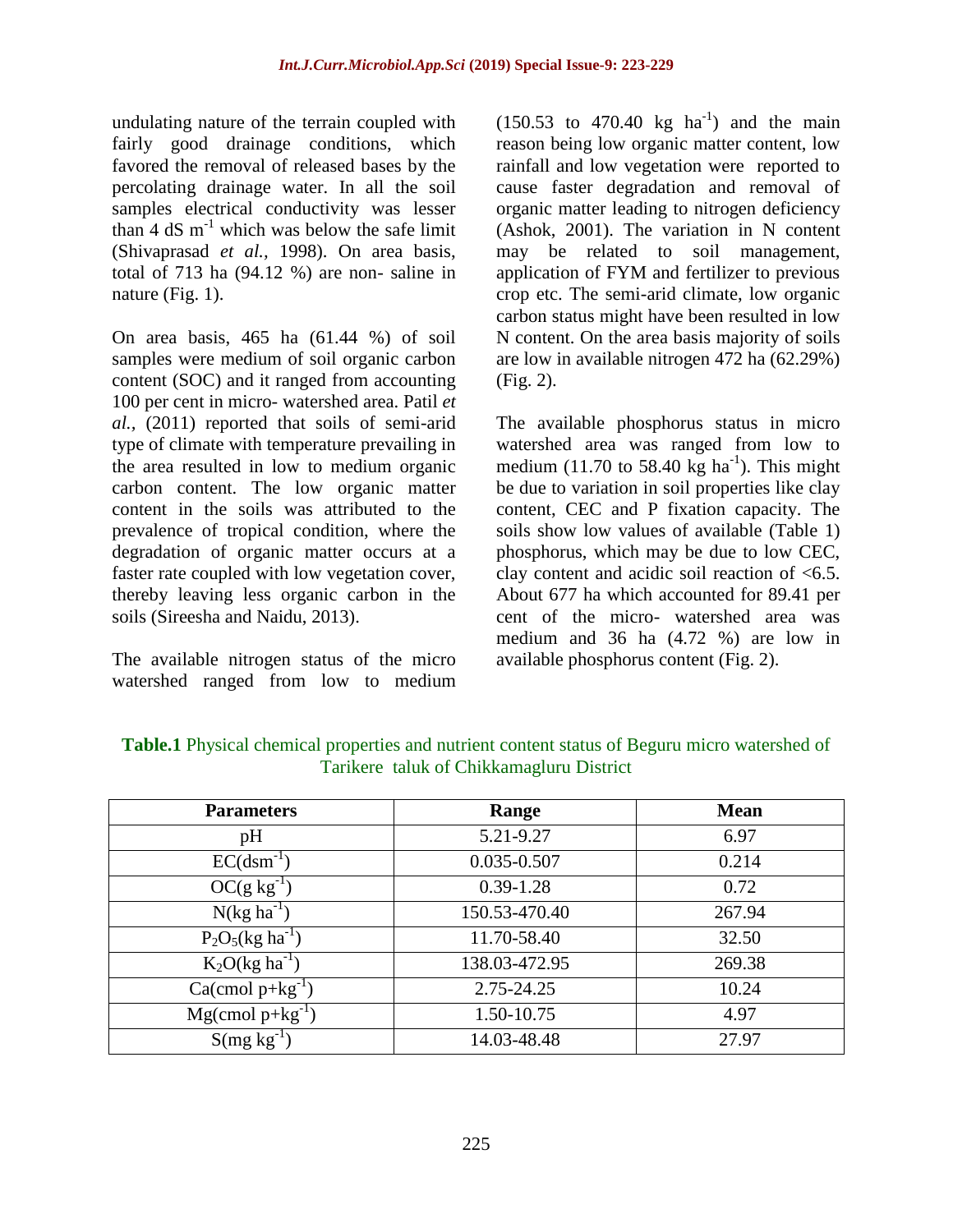

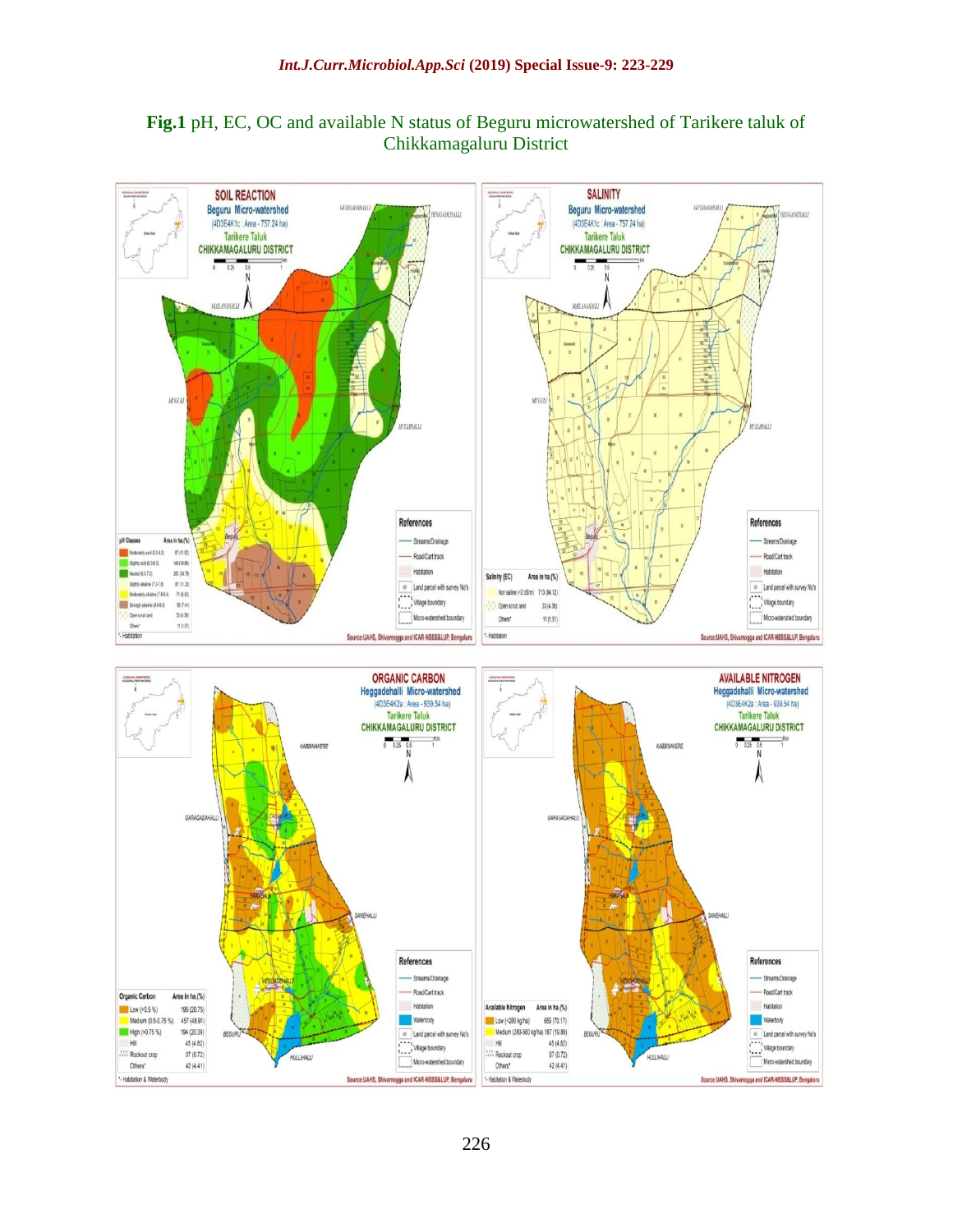Fig.2 Available P<sub>2</sub>O<sub>5</sub>, K<sub>2</sub>O and exchangeable Ca, Mg and available Sulphur status of Beguru microwatershed of Tarikere taluk of Chikkamagluru District

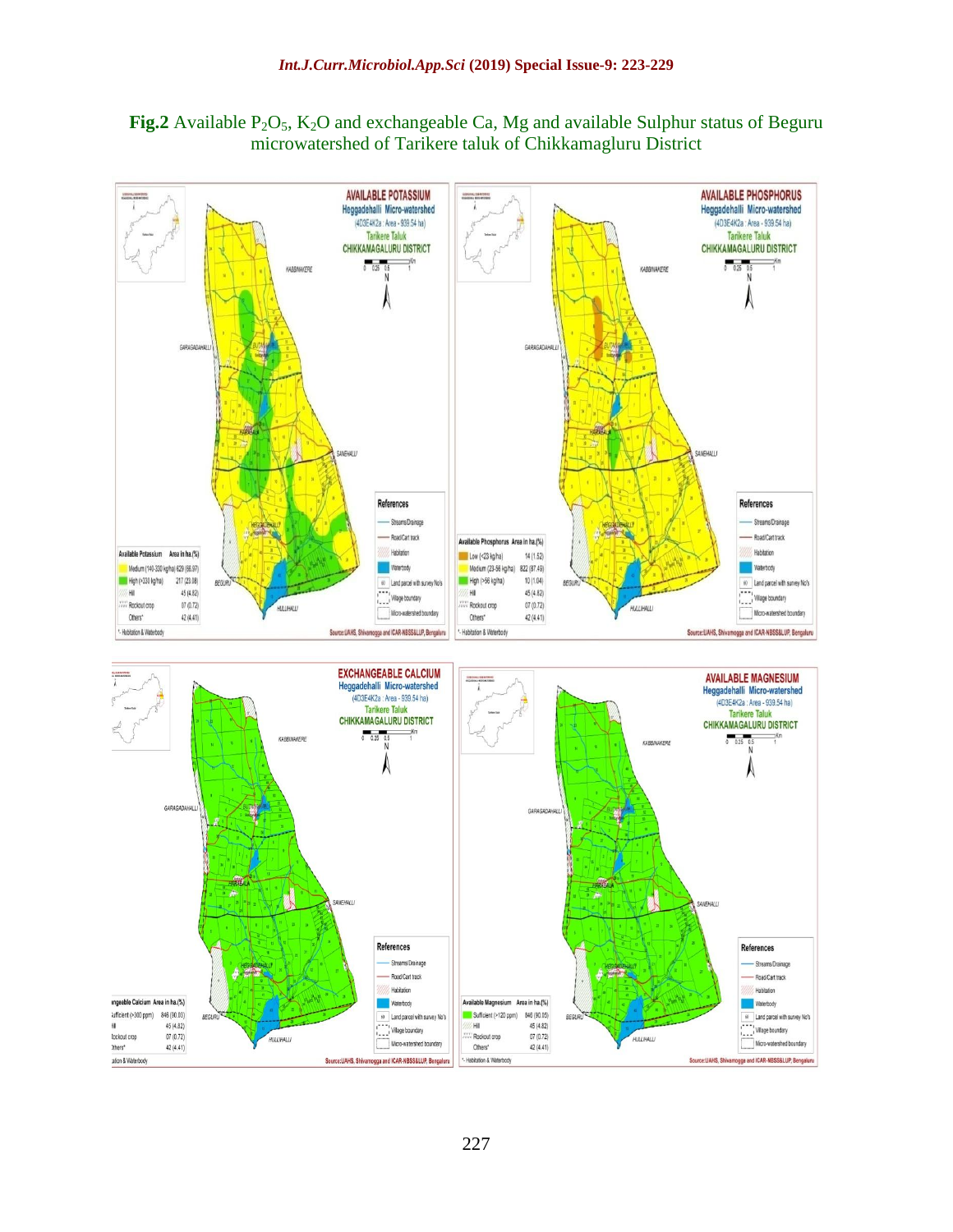The available potassium content in major portion of the study area was under medium to high category. The higher content of potassium might be due to the predominance of potash rich micaceous and feldspar minerals in parent rocks (Dasog and Patil, 2011 and Pulakeshi *et al.,* 2014). In this micro-watershed about 627 ha and 86 ha area occupying 82.79 per cent and 11.33 per cent (Fig. 2) were medium and high available potassium respectively.

The exchangeable calcium and magnesium content of micro-watershed area ranged from 2.75 to 24.25 cmol  $(p^+)$  kg<sup>-1</sup> and 1.50 to 10.75 cmol  $(p^+)$  kg<sup>-1</sup> respectively (Table 1 and Fig. 2) was recorded low calcium and magnesium, which might be due to the type of clay as well as due to its accelerated leaching and low organic carbon content. High values of CEC and exchangeable Ca and Mg are an indication of dominance of smectite type of clay mineral as reported by Nandi and Dasog 1992. The Mg content was present in low amount than Ca because of its higher mobility. These results are in conformity with the findings of Sharma and Gangwar (1997).

The available sulphur status ranged from 14.03 to 48.48 mg  $kg^{-1}$  which shows high in available sulphur content. The high amount of available sulphur at surface soil samples were mainly because of the acidic reaction low EC and OC values in these mixture of these soils (Ashok, 2001 and Madhan Mohan *et al.,* 2008). On area basis about 709 ha of the study area was high and 04 ha were medium in available sulphur (Table 1 and Fig. 2).

In conclusion, soil pH ranged from acidic to alkaline in reaction (5.21 to 9.27), Salt content was very low indicates soils are nonsaline in nature and organic carbon content was medium  $(0.39 \text{ to } 1.28 \text{ mg})$  $kg^{-1}$ ),

Available nitrogen low to medium (150.53 to 470.40 kg ha<sup>-1</sup>). It might be due to low in might be due to low in organic carbon content and is mainly correlated with organic carbon. Available phosphorus content was low to medium (11.70 to 58.40 kg  $ha^{-1}$ ). These variations of phosphorus in soils are may be due to variation soil properties like clay content, CEC and P fixation capacity. Available potassium content (138.03 to 472.95 kg ha<sup>-1</sup>) in major portion of the study area was under medium category. The exchangeable Ca (2.75-24.25 cmol  $(p^+)$  kg<sup>-1</sup>) and Mg (1.50-10.75 cmol  $(p^+)$  kg<sup>-1</sup>) content were low and sufficient in available sulphur  $(14.03-48.48 \text{ mg kg}^{-1})$ content may be due to acidic reaction, low EC and OC values in soils.

## **Acknowledgement**

Authors are thankful to World Bank for finding this project under KWDP-II, Sujala - III, WDD; Government of Karnataka, Bengaluru.

# **References**

- Ashok, L.B., 2001. Sulphur status of selected soil series of Karnataka and studies on direct and residual effect of graded level of sulphur on crop. Ph.D. *Thesis*. Univ. Agric. Sci., Bangalore, Karnataka
- Black, C.A., 1965. Methods of soil Analysis, Part I and II. American Society of Agronomy, Inc, Madison, Wisconsin, USA.
- Dasog, G.S., and Patil, P. L., 2011. Genesis and classification of black, red and lateritic soils of Karnataka. In: *Soil Science Research in North Karnataka*, Dharwad chapter of ISSS (Ed.),  $76<sup>th</sup>$ annual convention of ISSS, p. 1- 10.
- Jackson, M. L., 1973. Soil Chemical Analysis. Prentice Hall of India (Pvt.)